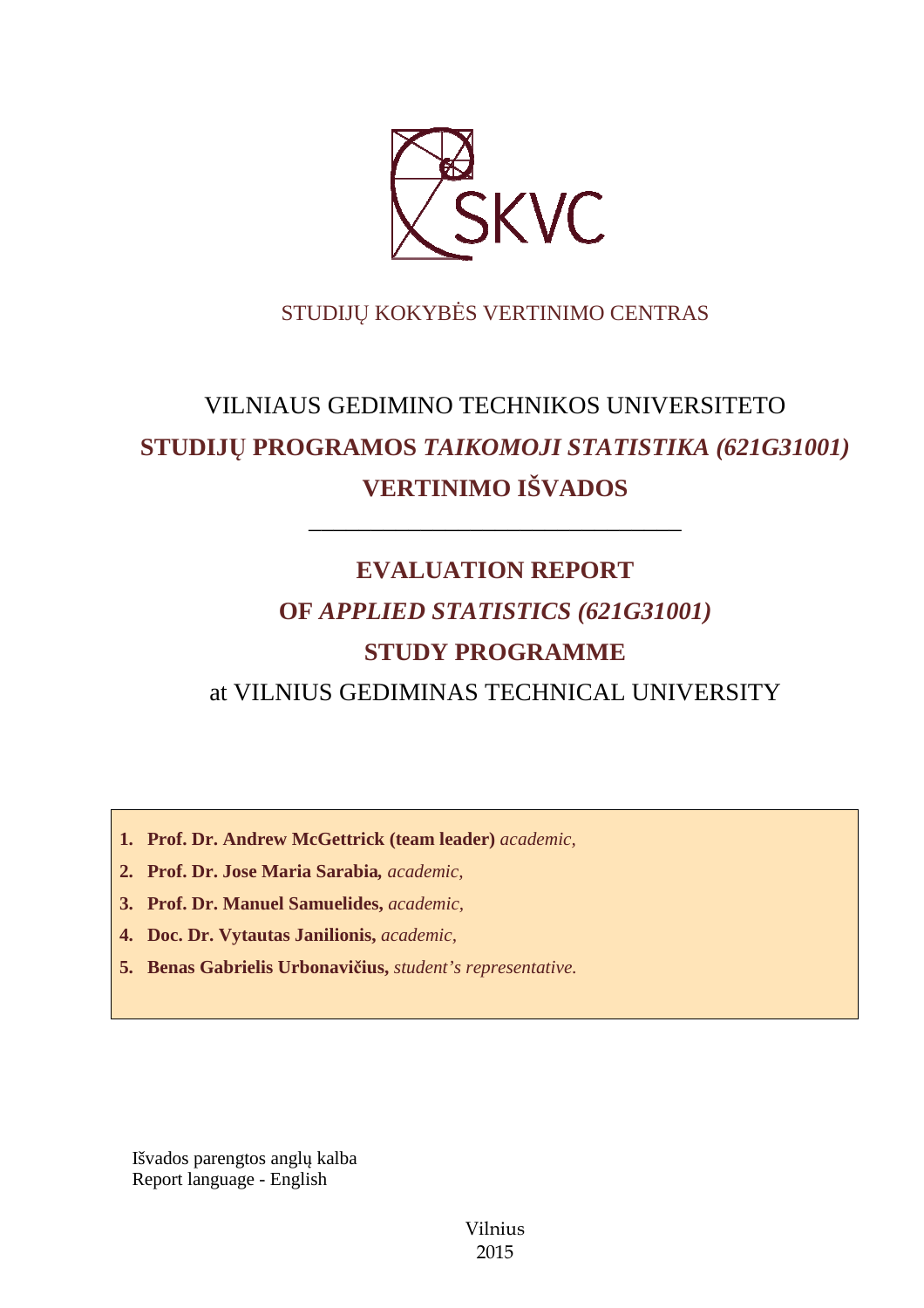# **DUOMENYS APIE ĮVERTINTĄ PROGRAMĄ**

| Studijų programos pavadinimas                           | Taikomoji statistika     |
|---------------------------------------------------------|--------------------------|
| Valstybinis kodas                                       | 621G31001                |
| Studijų sritis                                          | Fiziniai mokslai         |
| Studijų kryptis                                         | Statistika               |
| Studijų programos rūšis                                 | Universitetinės studijos |
| Studijų pakopa                                          | Antroji                  |
| Studijų forma (trukmė metais)                           | Nuolatinė (2 metai)      |
| Studijų programos apimtis kreditais                     | 120                      |
| Suteikiamas laipsnis ir (ar) profesinė<br>kvalifikacija | Statistikos magistras    |
| Studijų programos įregistravimo data                    | 1997-02-01               |

# **INFORMATION ON EVALUATED STUDY PROGRAMME**

–––––––––––––––––––––––––––––––

| Title of the study programme.                          | <b>Applied Statistics</b>   |
|--------------------------------------------------------|-----------------------------|
| State code                                             | 621G31001                   |
| Study area                                             | <b>Physical Sciences</b>    |
| Study field                                            | <b>Statistics</b>           |
| Kind of the study programme.                           | University studies          |
| Study cycle                                            | Second                      |
| Study mode (length in years)                           | Full-time (2 years)         |
| Volume of the study programme in credits               | 120                         |
| Degree and (or) professional qualifications<br>awarded | <b>Master of Statistics</b> |
| Date of registration of the study programme            | 1997-02-01                  |

Studijų kokybės vertinimo centras

The Centre for Quality Assessment in Higher Education

©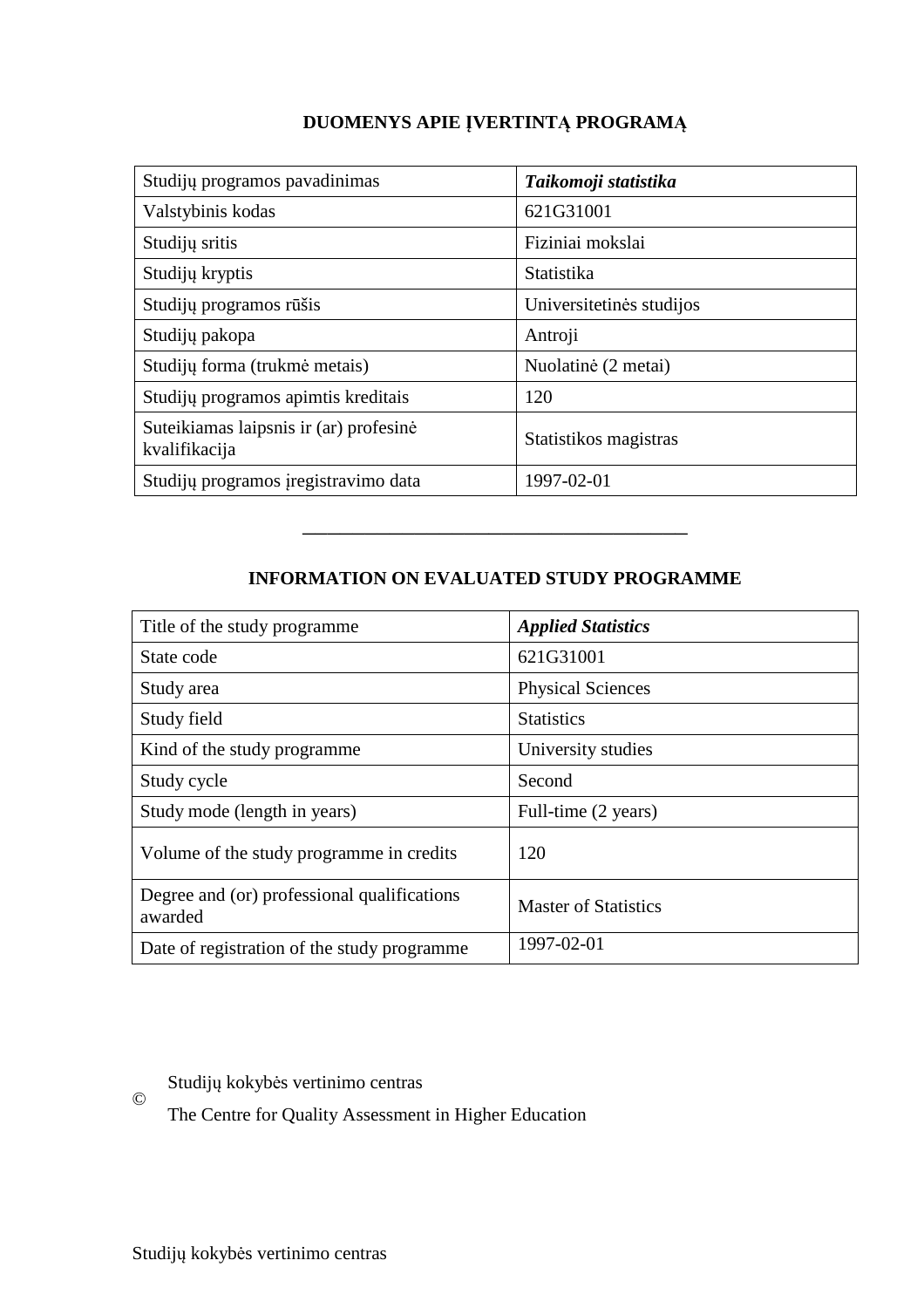# **CONTENTS**

| 1.1. |                                                                    |  |
|------|--------------------------------------------------------------------|--|
| 1.2. |                                                                    |  |
| 1.3. | Background of the HEI/Faculty/Study field/ Additional information4 |  |
| 1.4. |                                                                    |  |
|      |                                                                    |  |
|      |                                                                    |  |
|      |                                                                    |  |
|      |                                                                    |  |
|      |                                                                    |  |
|      |                                                                    |  |
|      |                                                                    |  |
|      |                                                                    |  |
|      |                                                                    |  |
|      |                                                                    |  |
|      |                                                                    |  |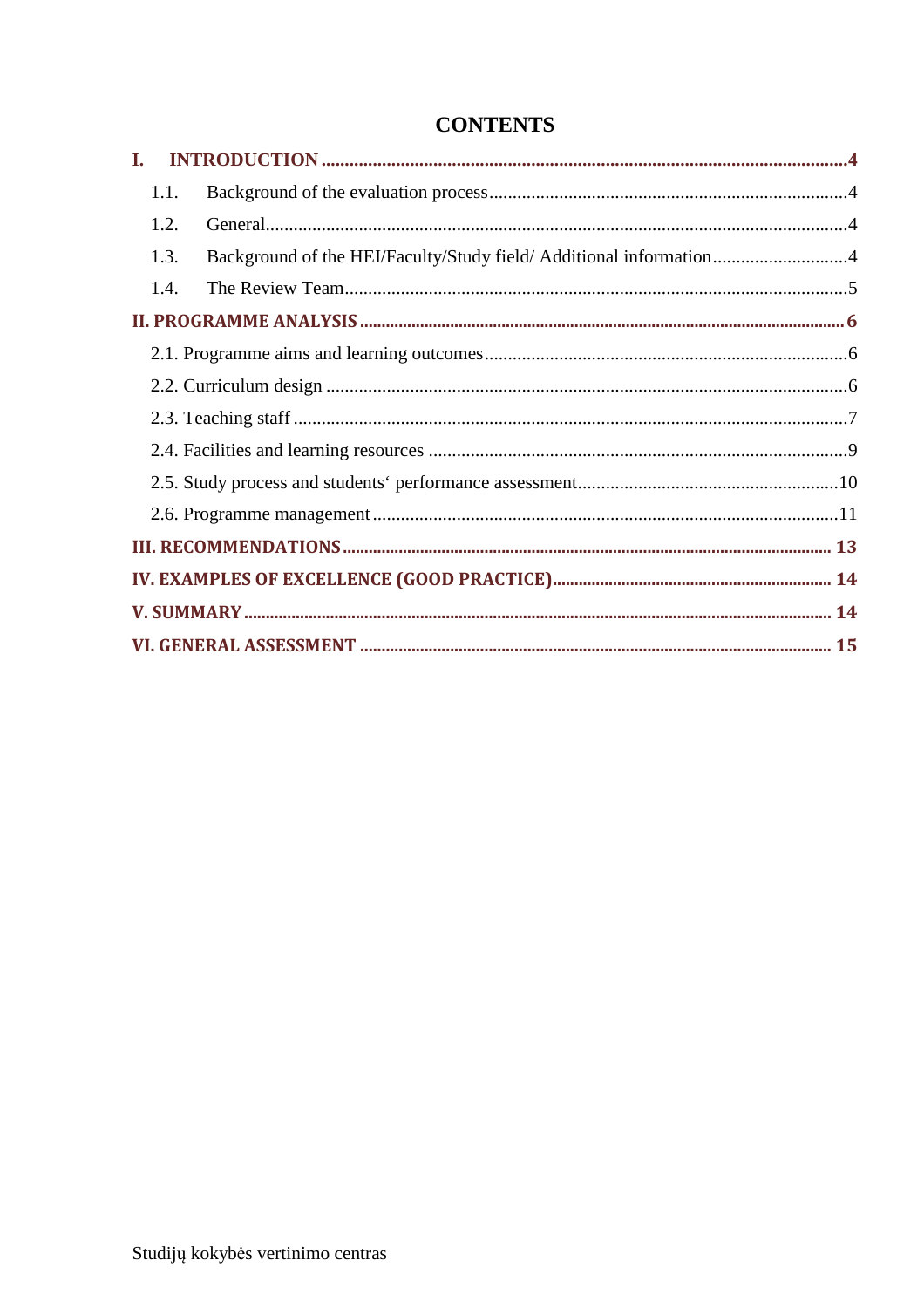# **I. INTRODUCTION**

#### *1.1. Background of the evaluation process*

The evaluation of on-going study programme is based on **Methodology for evaluation of Higher Education study programmes,** approved by Order No 1-01-162 of 20 December 2010 of the Director of the Centre for Quality Assessment in Higher Education (further – SKVC).

The evaluation is intended to help higher education institutions to improve constantly their study programmes and to inform the public about the quality of studies.

The evaluation process consists of the main following stages: *1) self-evaluation and selfevaluation report prepared by Higher Education Institution (further - HEI); 2) visit of the expert team at the higher education institution; 3) production of the evaluation report by the expert team and its publication; 4) follow-up activities.* 

On the basis of external evaluation report of the study programme SKVC takes decision to accredit study programme either for 6 years or for 3 years. If the programme evaluation is negative such a programme is not being accredited.

The programme is **accredited for 6 years** if all evaluation areas are evaluated as "very good" (4 points) or "good" (3 points).

The programme is **accredited for 3 years** if none of the area was evaluated as "unsatisfactory" (1 point) and at least one evaluation area was evaluated as "satisfactory" (2 points).

The programme **is not accredited** if at least one of evaluation areas was evaluated as "unsatisfactory" (1 point).

#### *1.2. General*

The Application documentation submitted by the HEI follows the outline recommended by the SKVC. Along with the self-evaluation report and annexes, the following additional documents provided by HEI before, during and/or after the site-visit:

| NO. | Name of the document |
|-----|----------------------|
|     |                      |
|     |                      |

#### *1.3. Background of the HEI/Faculty/Study field/ Additional information*

The institutional vision and mission statements of the institution, taken from the University web site at www.vgtu.lt and accessed on 18<sup>th</sup> December 2014, are set out below:

The mission of VGTU is *to develop a publicly responsible, creative, competitive individual who is receptive to science, the latest technologies and cultural values; to promote scientific progress, social and economic well-being; to create value that ensures the development of both Lithuania and the region in the global context.* 

The vision of the VGTU *is to be a prestigious Lithuanian institution of higher education, the scientific and studies level of which conform to the best European technical universities' level. The university is attractive for both Lithuanian and foreign scientists and students, is able to*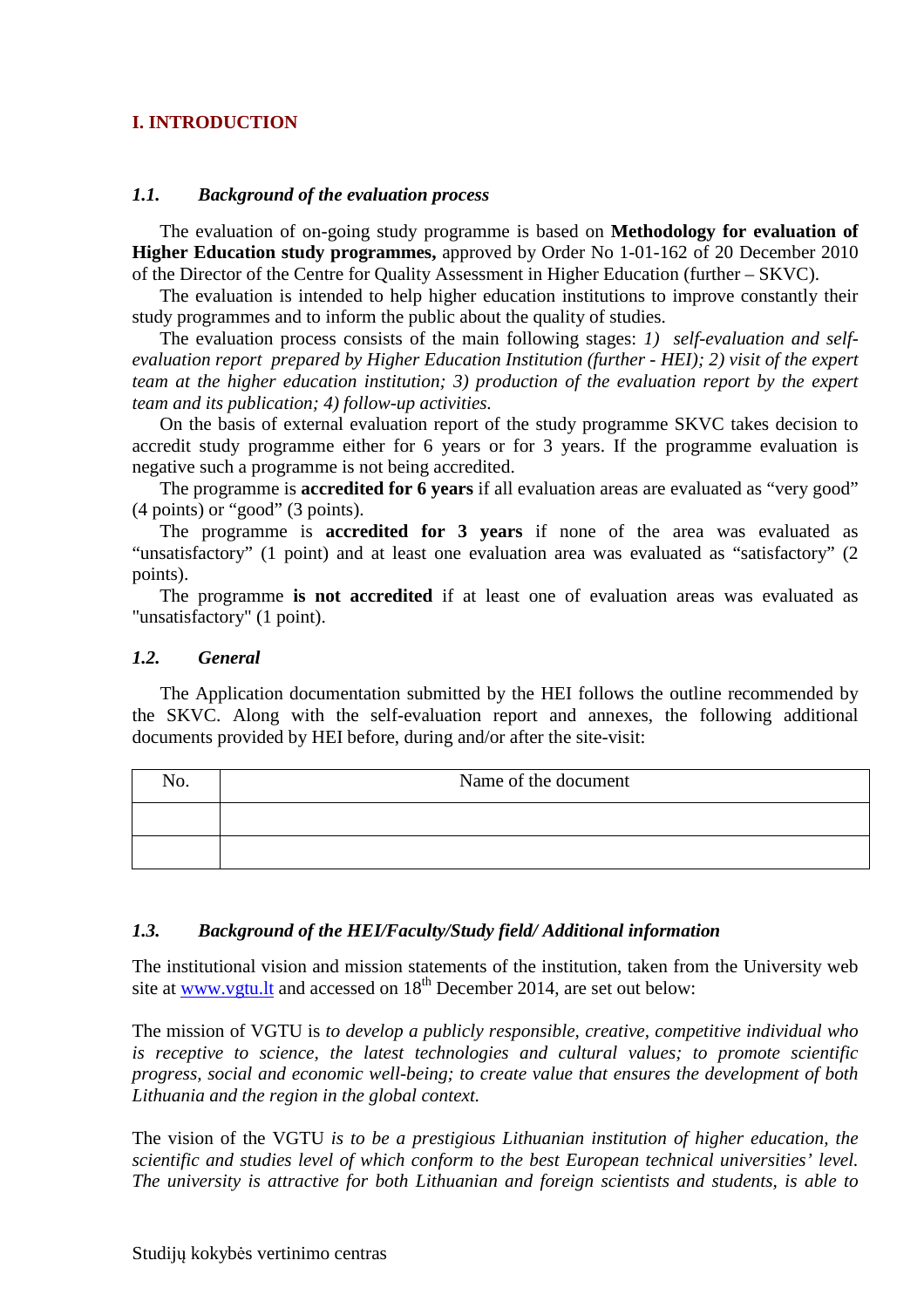respond to the environment challenges and has a great social importance to the national *progress.* 

This Master study programme in Applied Statistics is run by the Department of Mathematical Statistics in the Faculty of Fundamental Sciences. There is a focus in the programme on statistical approaches in finance and economics. Although described as a full-time study programme, most students are in employment.

The study programme had been evaluated in 2007; at that time there had been unconditional recommendations for accreditation. Comments had been made about assessment issues, attractiveness of certain modules and limited choices of modules. It is claimed in the current selfevaluation report (SER) that all such matters have now been addressed.

# *1.4. The Review Team*

The review team was completed according *Description of experts' recruitment*, approved by order No. 1-55 of 19 March 2007 the Director of the Centre for Quality Assessment in Higher Education. The Review Visit to HEI was conducted by the team on *20th November, 2014.*

- **1. Prof. Dr. Andrew McGettrick (team leader),** *Chair of ACM Education Board and ACM Education Council, Member of ACM Education Board, BCS representative to the General Assembly of IFIP, the International Federation for Information Processing, Ph.D. in Pure Mathematics, Cambridge University, United Kingdom.*
- **2. Prof. Dr. Jose Maria Sarabia***, Professor of Quantitative Methods in Business and Economics, Professor of Statistics and Operational Research (University of Cantabria), Spain.*
- Ĭ **3. Prof. Dr. Manuel Samuelides,** *Full Professor in Applied Mathematics, Ecole Nationale Suprieure de l'A*<sup>*ll*</sup> eronautique et de l'Espace (SUPAERO), Toulouse, Head of Applied *Mathematics Department (1978 to 2006), Joint position as senior scientist in ONERA (French National Agency for Research in Aeronautics and Space) (1988 to present), France.*
- **4. Doc. Dr. Vytautas Janilionis,** *Dean of Faculty of Mathematics and Natural Sciences at Kaunas University of Technology, Lithuania.*
- **5. Mr. Benas Gabrielis Urbonavičius,** *student at Kaunas University of Technology, Lithuania.*

During their visit to the Institution, the Review Panel met with the Faculty administrative staff, with those staff who had responsibility for the production of the self-evaluation report, with the staff teaching on the study programme, with students, with alumni and with social partners. They also had the opportunity to familiarize themselves with a selection of students' course papers.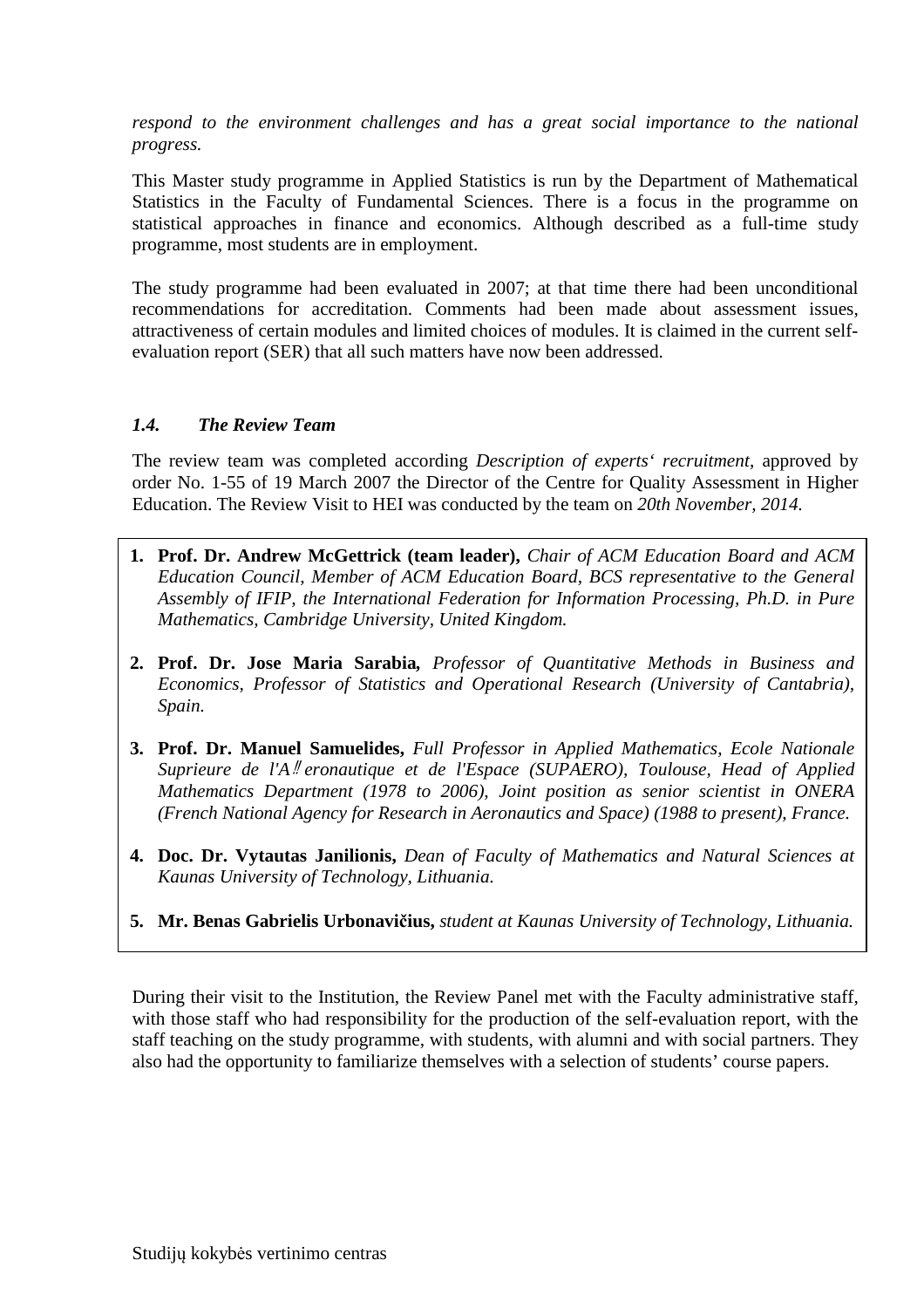#### **II. PROGRAMME ANALYSIS**

#### *2.1. Programme aims and learning outcomes*

The main aim of the study programme is to equip students with up-to-date and appropriate knowledge of statistical models and methods to enable them to work effectively with real data. The selected domains of application include the application of statistics in contemporary business, seen as very important for Lithuania. More precisely, the programme addresses statistics associated with data from econometric analysis, from price dynamic analyses and from insurance premiums. Essentially the domain of applications is seen as economics and finance. Within Lithuania there are few employees with the necessary skills to address this area, seen as very important for the Lithuanian labour market.

With the movement towards 'big data', the Review Panel noted that this area of applied statistics is of increasing importance in many countries and across a range of application areas beyond economics and finance, for instance other branches of business, science and education. It would be of benefit both to students and to the study programme to familiarize students with the broader set of application areas.

The learning outcomes are categorized in to five sub-headings: knowledge, special abilities, the ability to conduct research, social abilities and personal abilities. Knowledge covers data analysis including methodology and relevant mathematical statistics and optimization techniques, statistical models, statistics in economics and finance / insurance, and statistical analysis software systems in particular R and SAS. Special abilities cover performing econometric analysis, undertaking stochastic risk analysis, selecting insurance models, undertaking insurance premium estimation and programming the SAS and R software systems. The ability to conduct research addresses the choice of research methods and methodologies, the development of models, concerns about optimization, and the ability to critically assess results. Social abilities are about presenting information effectively to different audiences, about interdisciplinary teamwork and about preparing scientific papers and reports. Personal abilities are about critical thinking, about drawing appropriate attention to upcoming difficulties and generally about adopting a thoroughly professional attitude to work. In the view of the Panel the learning outcomes are well-defined and clear.

The name of the programme, the learning outcomes, the content and the qualification are all mutually compatible. The title of *Applied Statistics* does not convey the domains of application, namely finance and economics but the literature related to admission does address this. Students may see this as a preparation for undertaking doctoral studies but the emphasis is on advanced study for business / industry.

The Review Panel was of the view that there would be merit in acquainting students with the wider and increasingly important areas of application of the field of applied statistics.

#### *2.2. Curriculum design*

The curriculum design meets the formal legal requirements for Master degrees at VGTU. There are classes valued at 120 credits with 60 credits worth of classes in each of the two years of the study programme. There are 66 credits of field of study classes (60 is required), 15 elective credits (30 required), and the final thesis is rated at 39 credits (30 required). All the teachers on the programme hold a scientific degree and 37.5% of the teaching is carried out by professors. There are precisely 5 subjects taught in each of the first three semesters, matching the legal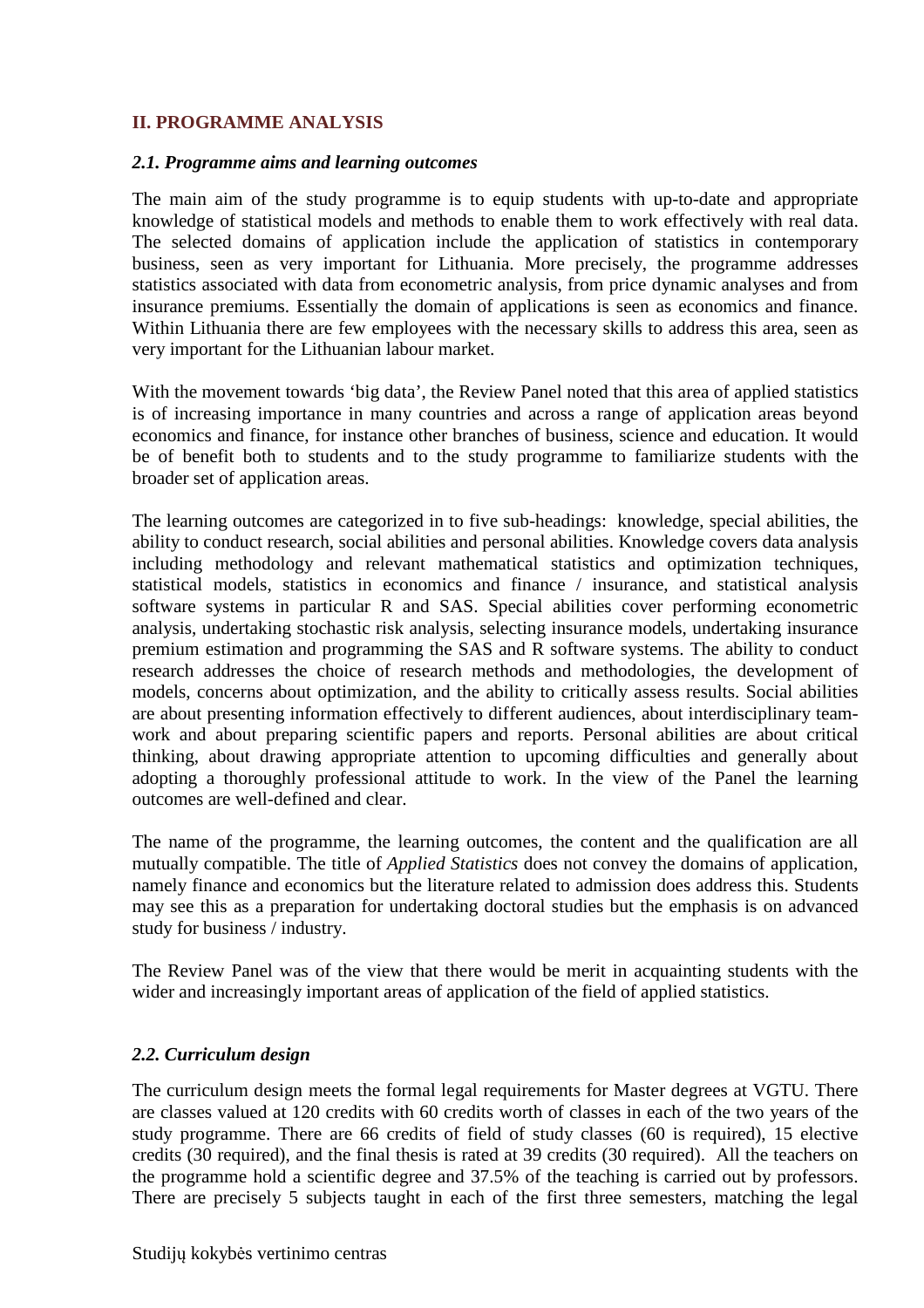requirement. Students spend 74.3% of the time on individual work; the legal requirement is not less than 30%.

In the first semester the study subjects are Operations Research, Statistical Software Systems, Scientific Researches and Innovations, Fundamentals of Theory of Stochastic Approximation; in the second semester they are Data Analysis Methods, Insurance Mathematical Models, Statistical Analysis by Sampling Methods, and there is free choice of a module; in the third semester the study subjects are Statistical Models in Economics, Mathematical Models of Financial Markets, Analysis and Forecasting of Economical Indicators and an option from one of Queuing Theory or a Practical course; the final fourth semester is devoted to the final thesis. In each of the first three semesters time is devoted to preparing students for the important final thesis.

These classes provide a sound and beneficial education in applied statistics and several of the classes have an emphasis on applied areas to demonstrate the utility of theory in important application areas. The Review Panel approved of this balance.

The classes are spread evenly so that in each semester the load is 30 credits. Teaching is normally carried out in Lithuanian and many of the references are also in Lithuanian. Since an aim is to prepare students for an international market, it might be expected that there would be a greater emphasis on English. Moreover, the vision of the Institution includes being 'attractive for both Lithuanian and foreign scientists and students'.

The content of the modules is generally consistent with the type and level of studies, and generally reflects up-to-date developments. However, in the Statistical Software Systems class, time is devoted to such matters as installing software and practicing data entry; on a Master level programme such as this, students might be expected to undertake the bulk of these activities in their own time. Some of the references provided within class outlines are a little dated. The impression is of a study programme that needs to be updated with greater emphasis being placed on English and the recent international literature. For instance, in the recommended reading associated with classes there is little reference to journals and published articles.

# *2.3. Teaching staff*

The legal requirements regarding staff are met, i.e. that:

- At least 80% of all study subjects teachers must hold a scientific degree, i.e. PhD;
- Of these at least 60% must be active in research in the field of study;
- At least 20% of the course material must be taught by professors;
- If the course is oriented towards practical activity, then the rules are slightly different. At least 60% of all study subject teachers must have a scientific degree and of these 40% must be active in research.

According to the SER, the study programme is provided by the staff meeting legal requirements. The teaching staff consists of 12 lecturers (SER Annex 8.4). Actually, from SER 4.1, it seems that the really active lecturer staff is composed each year of 8 lecturers from the Faculty of Fundamental Sciences. The total number of teaching staff has been steady since 2008. The number of staff at professor grade in 2010 - 11, 2011 - 12, 2012 - 13 was 4, 4, 3 respectively and the number of associate professors over this same period was 4, 4, 5. The numbers of students in the corresponding periods were 24, 19 and 23. So, the student/teacher ratio is appropriate.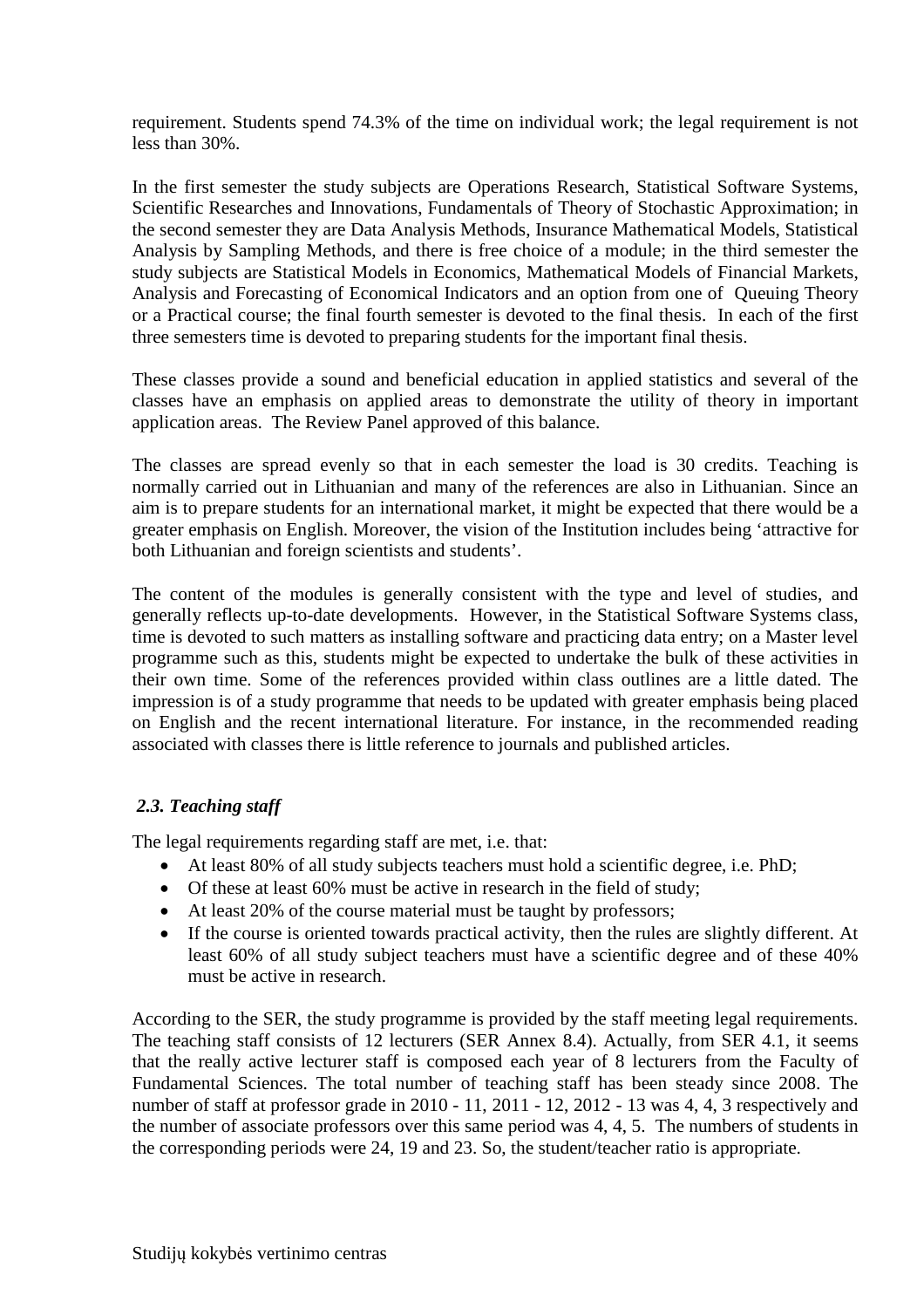The qualifications of the teaching staff are adequate to ensure the learning outcomes. All staff members are at professor or associate professor level and have acquired a doctorate. Also, all have acquired the Institution's own certificate of competence for teaching. So, the *qualifications* of the staff are excellent. However, on the basis of the curricula vitae of the staff, evidence of expertise in the areas of economics, finances or insurance is less visible. There is one member of staff over 60 and two members in the age range 51-60. The average age of teachers is 51 with many having spent many years in VGTU. It was noted that staff could normally continue to serve until the age of 70; this was useful when it was proving difficult for the Institution to recruit good young staff with pedagogical competence.

The staff members involved in the teaching of the study programme publish. Most of their publications are in mainstream statistics but predominantly in Lithuanian journals such as those from Vilnius Institute of Mathematics and Informatics. Evidence of publications in high quality international journals is quite sparse. The research domain of the staff is generally focused on the theory of probability. However, some of them developed also some expertise in the domains of probability applied to finance, insurance, cryptography or bioinformatics. Some staff members belong also to the Institute of Mathematics and Statistics from Vilnius University. One is a member of the Lithuanian Academy of Sciences.

The staff members supervise currently quite applied Masters theses. To their credit, more than half of the submitted Master thesis use real data; around one third of the theses use computer numerical computation to assess theoretical models. Very few theses are purely theoretical.

The Review Panel observed that one or two professors had previous professional experience in finance companies or public institutes of statistics. Other invited teachers give lectures from time to time in applied fields. It would be good that the turnover and the replacement of the staff would be oriented in that direction. So, it would be good to recruit new teachers according to these aims rather than to ensure that the present theoretical courses "are consistently taken over by younger lecturers" (as stated in the SER).

The teaching staff members are very active in scientific research. But their competence is either theoretical or turned towards econometrics and applied statistics for finance and insurance. The computer science competence of the teaching staff is limited to programming skills and the use of professional statistical software packages.

The students generally had a very positive view of the staff; they were seen as interested and taking trouble to provide explanations to the students. Some of the courses were seen by students as being overly theoretical and 'far from reality'. Students would have welcomed a greater level of practical work as well as access to past examination papers and their solutions. Students saw feedback from staff on their work as variable.

The Review Panel observed that a new application domain is developing quite fast which needs joint competence in computer science and statistics. This domain had successively been called in the last decades "machine learning", "data mining" and "big data". It is intensively used in financial applications but also in social sciences, signal processing and data localization. So, the recruitment or the invitation of teachers possessing these competences is important. The international mobility of the staff, encouragement to follow traineeships and qualification raising courses are also important; the desire for staff to have more such opportunities has been noted in the Institution's self-evaluation report and the Review Panel concurred with that view.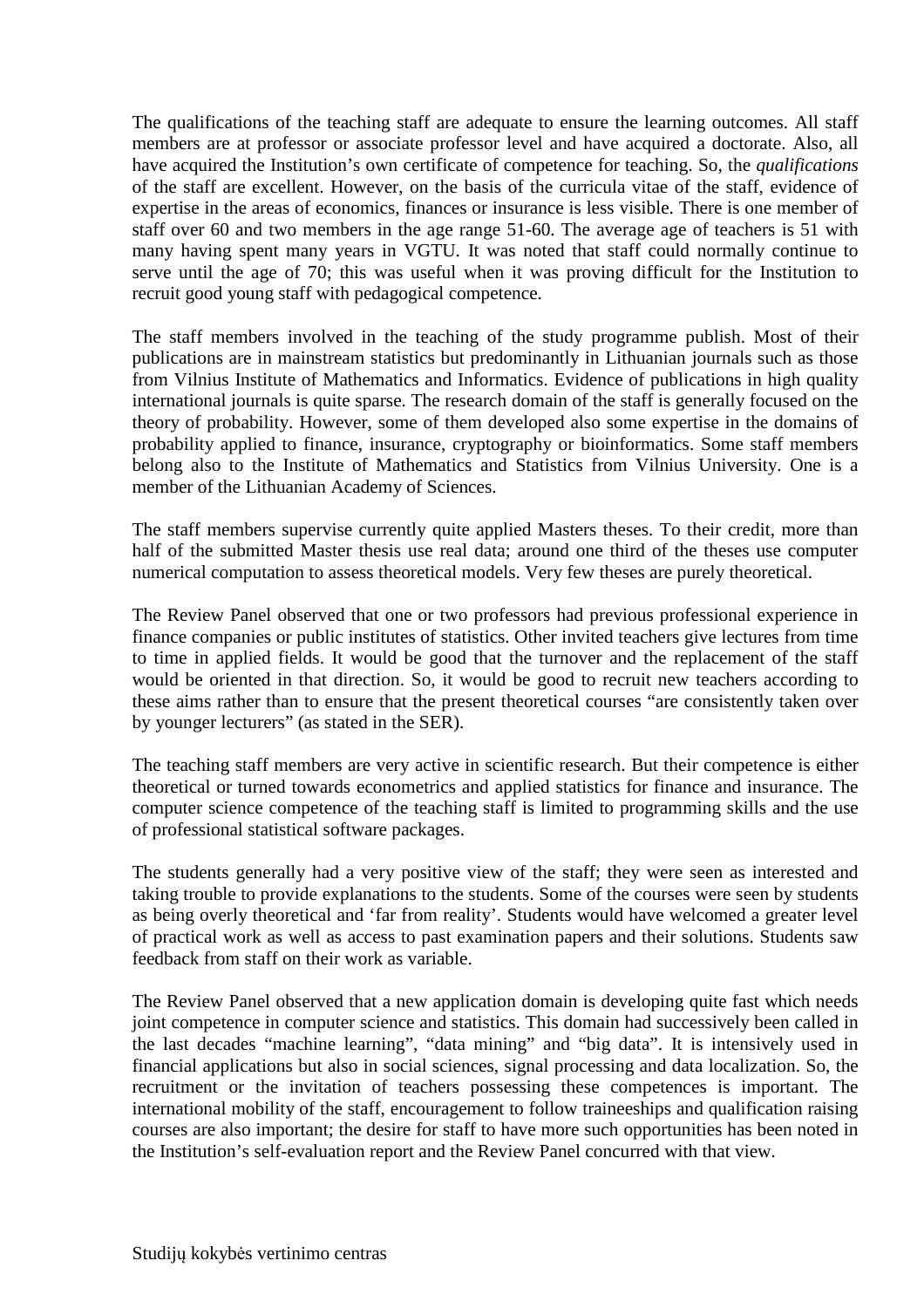In conclusion, the teaching staff in mathematics is quite competent both in probability theory and in finance and insurance applications. Since the average age is too high, the teaching staff members have been enriched more or less recently by new teachers who are more strongly oriented towards application and the use of software. The composition of the Master thesis is a good example of that progress.

But these innovations have to be increased and deepened. The pedagogy have to be more practical and the applications courses and the optional courses fields have to be enlarged by the association of teachers and lectures for the associate companies and institutes which have more practical skills and computer science theoretical basis algorithmic data processing. The institutional self-evaluation report highlights some issues that relate to staff development and these ought to be addressed. It suggests there should be greater opportunities for staff to undertake traineeships and go on qualification-raising courses.

The present success of the Master study programme, and the association of the departments within the VGTU Faculty of Fundamental Sciences, can support this evolution. This staff evolution should be used to increase the success of that Master formation even further.

# *2.4. Facilities and learning resources*

The number, size and quality of rooms, auditoria and computer laboratories are sufficient for successful studies. Lectures, practical and laboratory works take place in the 5 classrooms (20-68 seats), and the 3 computer classrooms (28-32 seats); general university study courses are provided in the auditorium with 180 seats. Computer classrooms have access points for plugging in laptops to allow students to use their personal computers comfortably during lectures. Premises meet occupational health and hygiene requirements. Mobility impaired students can also study in the study programme because the university has adapted facilities for special needs students: a special ramp, parking spaces and comfortable elevators. Students do not have rooms for meetings, rest, group work, and etc.

Teaching and learning equipment is adequate. The wireless computer network EDUROAM provides high-quality network connectivity and there is Internet access for students' laptops or smart phones in all university buildings. The university has a unified student authorization system that allows connection to e-mail, networks or computers in computer classrooms.

Software used for the delivery of the programme is not described in SER. During the assessment visit it was found that students use various types of statistical-econometric software like SAS, SPSS and R. The computer hardware and software are up-to-date and legal. The available software and ICT facilities meet students' teaching and learning demands.

Details of the course "Practical training" are not described in the SER. There are no agreements with practical training providers. The ERASMUS+ programme offers the students a possibility to go for practical training abroad but students do not take advantage of this opportunity. Most of the students on the programme are already in employment.

Learning and teaching materials are stored in the university's central library and in the reading room of the Faculty. The central library has about 0.5 million publications. VGTU's central library is open 24 hours a day. VGTU library's digital educational materials are also accessible via the website. An additional reading room with the capacity for 17 people was set up for students of the Faculty of Fundamental Sciences; the room has 9 computerized workplaces. VGTU library constantly renews its inventory. Each year library employees survey departments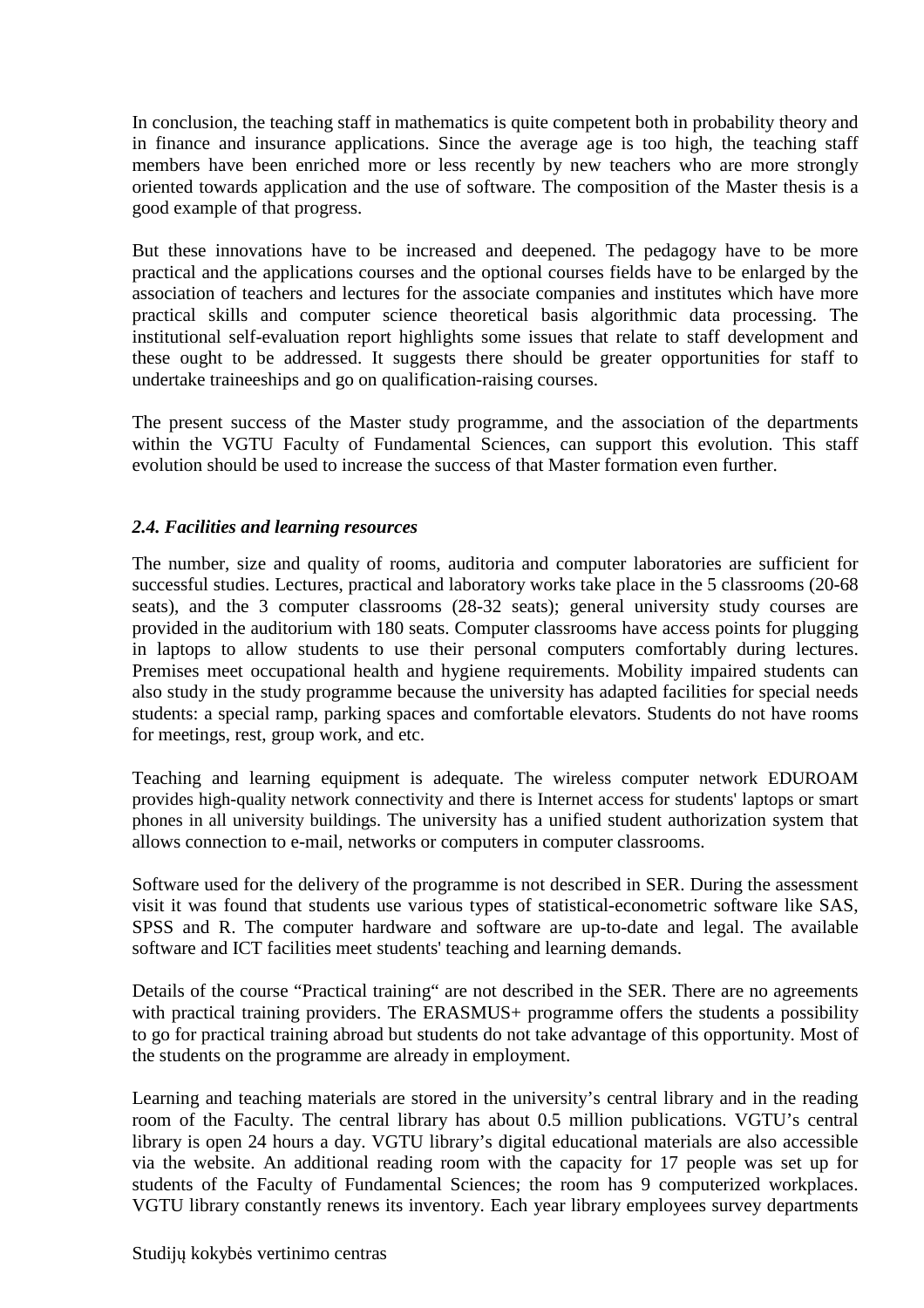and compose a list of books needed. Libraries and reading rooms have Internet access points. The university's teaching staff and students have access to more than 20 subscribed international scientific publication databases (Science Direct, Zentralblatt MATH, Cambridge Journals, EndNote WEB, Project Euclid, RefWorks, etc.). However, the learning resources that are in databases are not mentioned in the course descriptions and are not sufficiently used by the students.

The Institution's Moodle system was seen as an important repository of all teaching materials. At the time of their visit the Review panel were given an impressive presentation on the wide set of resources available to students. This covered textbooks, articles and electronic facilities such as a plentiful supply of e-books. The Review Panel noted that attention is paid to the development of learning materials, improvement of provision of study programmes, especially applying IT for studies. The unified course management system (Moodle) is used at the Faculty.

The textbooks published by study programme teaching staff are very good and used by students and staff of other universities (D.Krapavickaitė, A.Plikusas. Imčių teorijos pagrindai (Basics of Sampling Theory), D.Krapavickaitė. Statistinės analizės sistemos SAS pagrindai (Basics of the SAS Analysis System), J.Sunklodas. Tikimybių teorijos kursas (Probability Theory Course)).

The Review Panel noted that the main textbooks of some courses are not available for the students or there is a limited number of copies at the library. For example, the main textbooks are not available for the courses: "Scientific Researches and Innovations: Asymptotical Methods in Process Statistics"; "Fundamentals of Theory of Stochastic Approximation"; "Statistical Models in Economics"; "Mathematical Models of Financial Markets"; "Queuing Theory". The main textbook for the course "Analysis and Forecasting of Economic Indicators" covers about 20 percent of course.

# *2.5. Study process and students' performance assessment*

Admission is open to students who have a Bachelor degree in statistics or mathematics. Admission is also open to students who hold other degrees but they must have studied 21 credits of mathematics, 12 credits of information technology and 12 credits covering topics such as statistics and probability theory. The self-evaluation report acknowledges that the level of statistical knowledge of those entering the programme varies considerably and this has created certain teaching problems. The Review Panel was pleased to note imaginative approaches to addressing this issue in a positive fashion; in one instance, the class was divided into novices and experts and the two groups were then successfully treated separately.

In recent years the numbers of students applying to enter the programme have been 41 (with 19 of these first choice applications) in 2010, 67 (with 43 first choice) in 2011, 63 (with 26 first choice) in 2012 and 56 (with 28 first choice) in 2013. The corresponding numbers admitted were 9, 11, 14 and 17. Over that period the academic attainment of applicants has been in decline but not markedly.

Admission is based on a weighted average of performance in the subjects of a student's diploma with additional weight being given for academic articles in peer-reviewed journal articles or conference proceedings (but at most one such article), student scientific internships and student scientific research.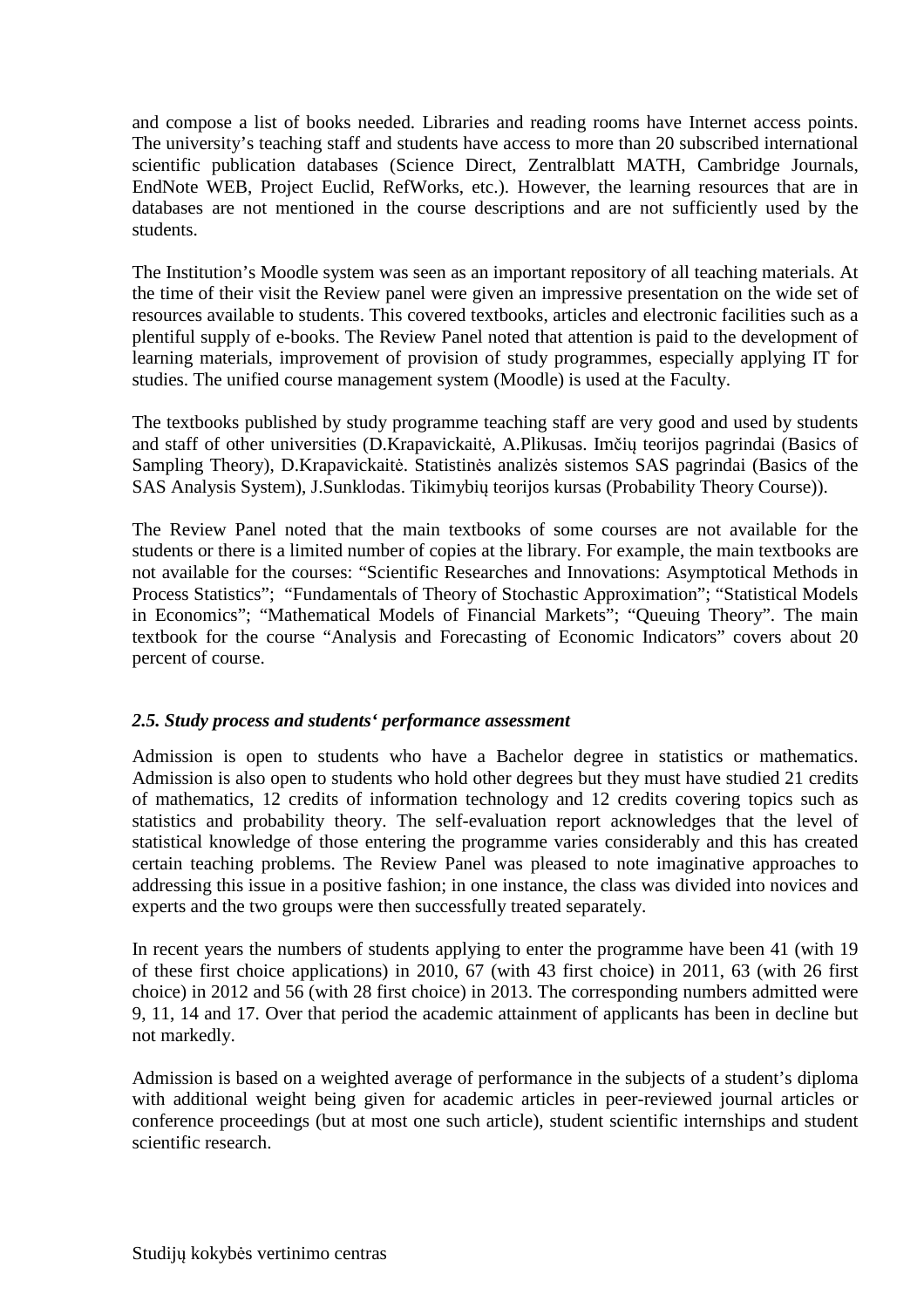The numbers of students entering the second year of the programme have been 8 students in 2011 of whom all graduated, 9 In 2012 of whom 8 graduated and 10 in 2013 of whom 9 graduated.

The study process is composed of lectures, practical sessions and laboratory work. Most of the students in the programme are in employment. The SER offers the view that this is viewed by staff as an impediment to mastering theoretical material.

Student support is provided by an employee in the Dean's office and by the lecturing staff who publicize open hours (two hours twice per week) and are accessible by e-mail. Scholarships can be provided for activities that are seen to benefit the University; these are seen to include cultural and sporting activities. Dormitory accommodation is available. Loans for fees and other purposes are also available for the Lithuanian State Foundation.

The assessment system is governed by VGTU student knowledge evaluation procedures (Senate decree no.  $51-2.4$  of  $31<sup>st</sup>$  May 2011). There is a final test associated with each module. A student may appeal a decision about grading.

Assessment is carried out on the basis of mechanisms such as examinations, coursework and control work. However, there is little detail in the documentation about the weight being given to each or of who controls that weighting. One approach commonly adopted in some countries is to give the examination a weight of 50%, the other work a weight of 50%, to have an overall pass mark of 50% but also to insist that students achieve at least, say, 40% on the examination.

Student expertise in the use of the SAS and the R statistical packages varied. A course to provide an introduction to these topics had been cancelled and some students had seen this as a considerable problem. The Review Panel noted that the material for this course was present on the Moodle system and this should be drawn to the attention of all students.

Students realized that they would benefit from greater expertise in computing but also realized there were limits to what could be accomplished in two years of the study programme. One student had taken the opportunity provided by the obligatory elective element in the programme to achieve greater programming skills. But the obligatory elective element of the programme was generally seen as problematic by students, often being characterized by timetabling and other problems.

Students felt that the Thesis 1, 2, 3 element of the curriculum could be collapsed. The Review Panel drew attention to the fact that there were elements of double counting associated with thesis assessment. Thus work carried out in thesis 1, for instance, attracted a mark; the same material was often included, perhaps with slight modification, in later work that again attracted a mark. The Review Panel suggested that these matters should be resolved and certainly double counting should be eliminated.

Professional activities tend to focus on honesty and integrity and an emphasis is placed on this.

# *2.6. Programme management*

There is a study programme committee that oversees the health and development of this study programme in Applied Statistics. Membership of the committee includes 5 members of the academic staff of the Department of Mathematical Statistics as well as representatives of the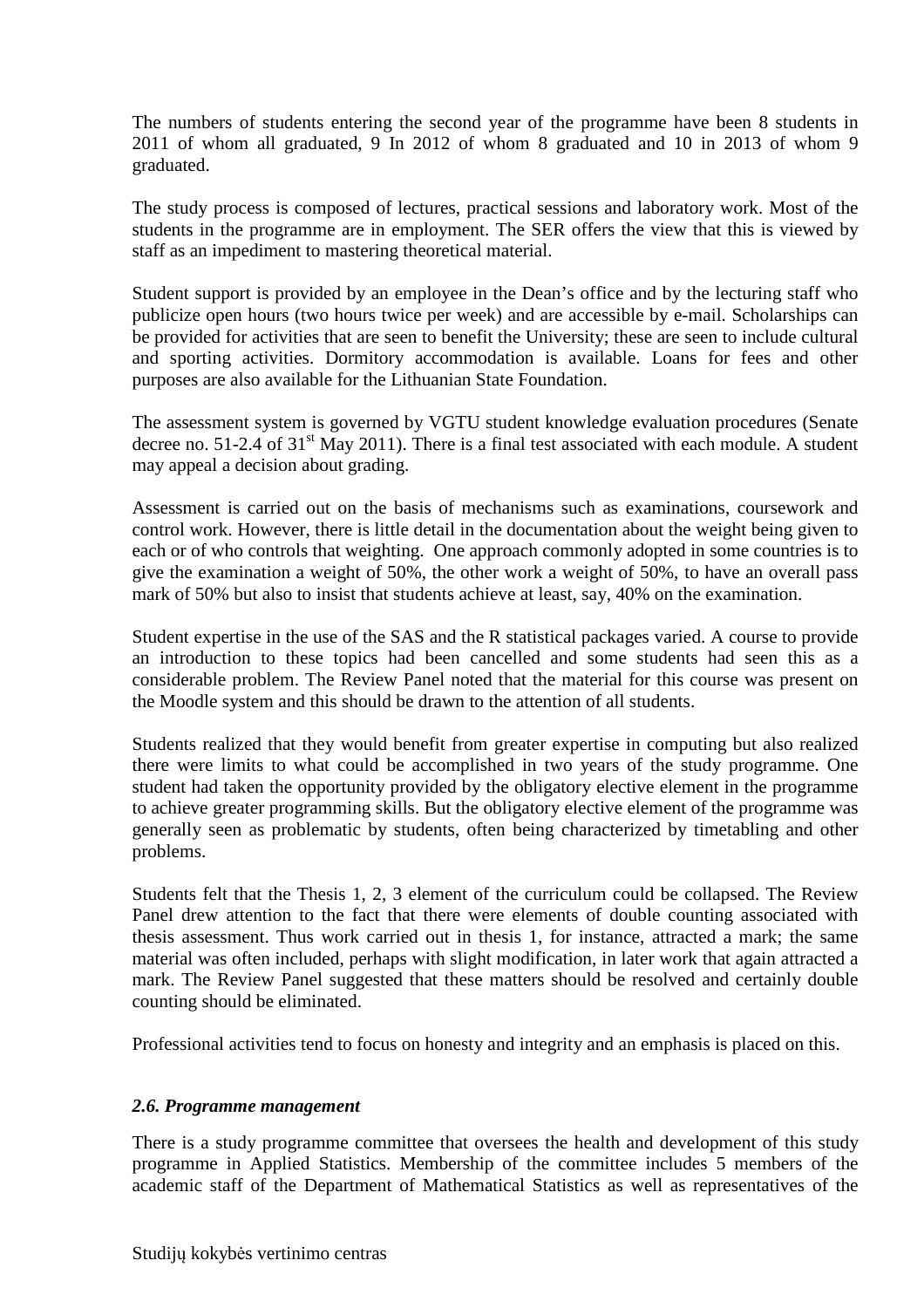students and social partners. In the view of the Review Panel, the operation of this seemed to be effective.

The study programme is promoted as a Master degree in Applied Statistics with specialization in finance and economics. There was only one such specialization and so the Review Panel observed that the concept of specialization was redundant and so should be removed.

The different levels of expertise in statistics of students entering the study programme had proved problematic but imaginative solutions had been employed to address the issue. The students were divided into two groups, those with a good background and those whose background was less than ideal. The two groups were dealt with successfully.

Students are involved in the ongoing development of the study programme. The opinions of students are seen as important and there is a student on the Study Programme Committee. Students are invited to provide feedback via a questionnaire on the Medina system at the end of each semester. In the Institution's own self-evaluation, these are recognized as being less than fully effective since relatively small numbers of students complete the questionnaires. In the coming semester the completion of this questionnaire at the end of each semester would become compulsory. But also open meetings involving staff and students are also arranged and academic matters are discussed. These provide input to the study programme committee and form the basis of improvements. On the basis of the discussions with stakeholders during the evaluation visit, the Review Panel considered these processes to have been effective.

Social partners are involved in the processes associated with study programme assessment, implementation and improvement. There is a representative on the Study Programme Committee and on the Faculty Board. Moreover, it is part of University policy that a social partner should chair the commission that oversees the defense of final theses.

All lecturing staff were reviewed every 5 years and part of their evaluation involved addressing pedagogical matters and publication of text-books, and the production of methodological materials such as e-books and e-libraries were viewed positively. During discussions with staff there emerged some misunderstandings in this area (arising from the relative importance of research and teaching as seen by the University) and the Review Panel would suggest that this matter be clarified. The University had recently mounted pedagogical courses for staff. These had been oversubscribed and it was the intention to repeat these courses. The Review Panel viewed this positively.

There was no mention in the self-evaluation report or during discussions at the time of the visit of the Review Panel of concepts such as academic standards, of either internal or external moderation of examination papers, of double marking or of external scrutiny of awards; the latter is essentially about performing comparisons of the academic standards with those of other comparable (national and international) universities.

The University had no plans to internationalize its programmes (and so teach in English) but it did have aspirations to attract foreign scientists and students. Moreover, in discussions with social partners it emerged that there were strong reasons for graduates to be able to communicate effectively in English. The Review Panel asked that this be noted and steps be taken to facilitate it.

At the meeting with alumni, it became clear that this was the first occasion on which they had been called back to the Institution to provide feedback on their study programme. During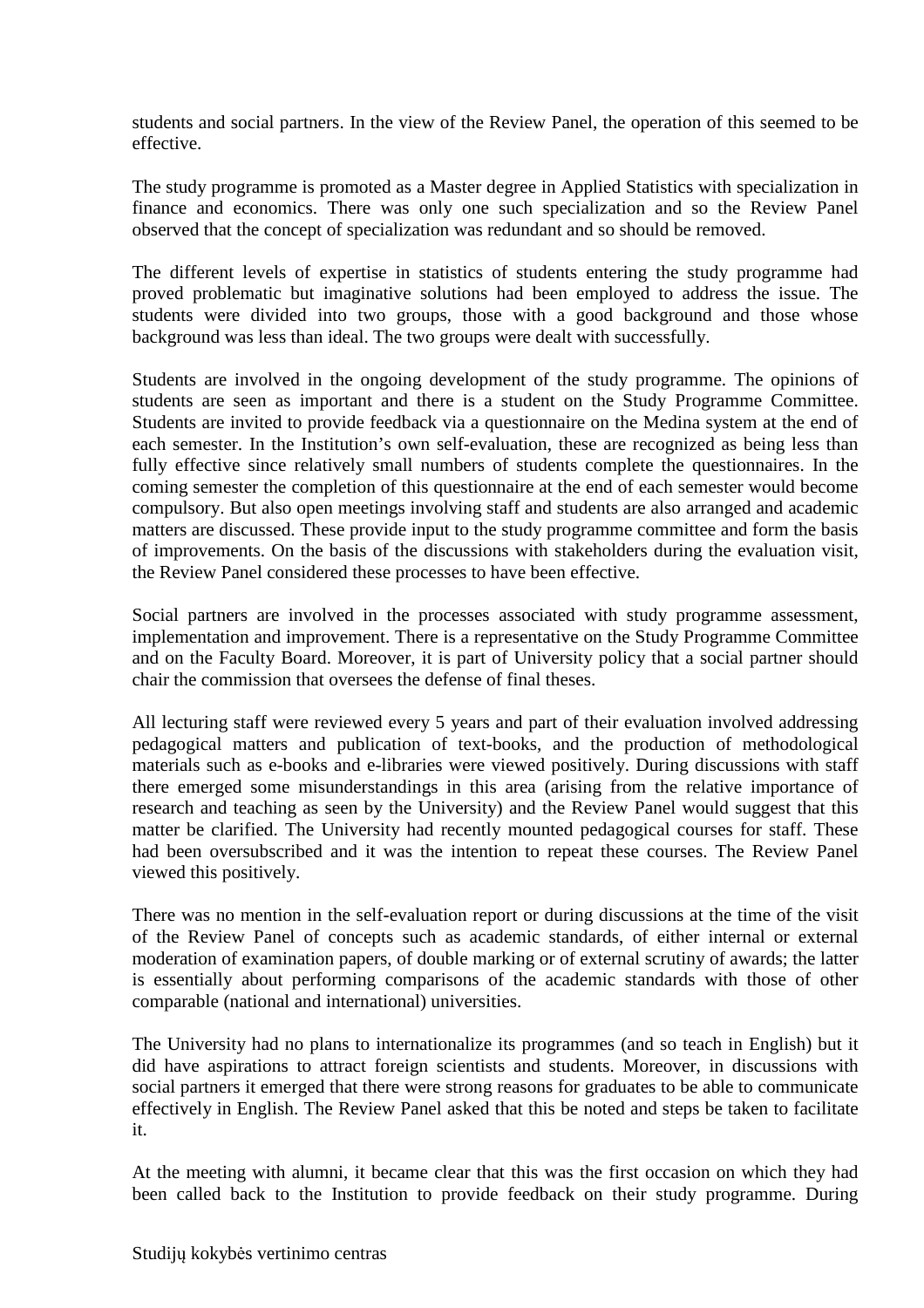discussions and taking account of their own experiences, suggestions were made that additional elective classes on topics such as macroeconomics and survey sampling might be included with benefit. Social partners also expressed the desirability of an option on macroeconomics.

# **III. RECOMMENDATIONS**

- 1. The Department should review this study programme: to take advantage of the exciting possibilities associated with uses of applied statistics in machine learning and 'big data'; to address student concerns about 'overly theoretical'; to consider including an additional elective in macroeconomics (and possibly survey sampling); to increase the amount of practical work; to offer more opportunities for students to develop enhanced skills in informatics as it might be used in applied statistics; to address problems associated with the obligatory elective element of the study programme.
- 2. Staff should be encouraged to publish more widely in the highly respected international literature and greater efforts should be made to draw international literature to the attention of students and include it in their recommended reading.
- 3. Opportunities and encouragement should be given to students to increase their abilities in English.
- 4. The recruitment of younger staff members should, of course, place an emphasis on high academic achievement but, to benefit this study programme, it should also place an importance of experience of the applications in the real world of applied statistics.
- 5. Consideration should be given to reviewing the arrangements for the thesis. In particular, the assessment processes associated with theses should be reviewed to remove the possibility of 'double counting'.
- 6. There was only one specialization within the present version of this study programme and so the Review Panel observed that the concept of specialization was redundant and so should be removed.
- 7. The library provision should be reviewed to ensure that students had sufficient and easy access to the recommended text-books and other literature.
- 8. Academic standards should be addressed so that staff are able to defend them in a confident manner based on excellent practice.
- 9. The Faculty should clarify with staff the issue about the value in producing text-books and other methodological aids, seeing these as being important.
- 10. The courses for staff on pedagogy should be re-run and made available to all staff so that the pedagogical competence of all staff can be ensured.
- 11. The Department should continue to develop its ideas about student centered learning, so that problems associated with the differing backgrounds of students can continue to be addressed in a positive fashion. Related to this, student attention should be drawn to the existence on the Moodle system of material on an introduction to the SAS and the R systems.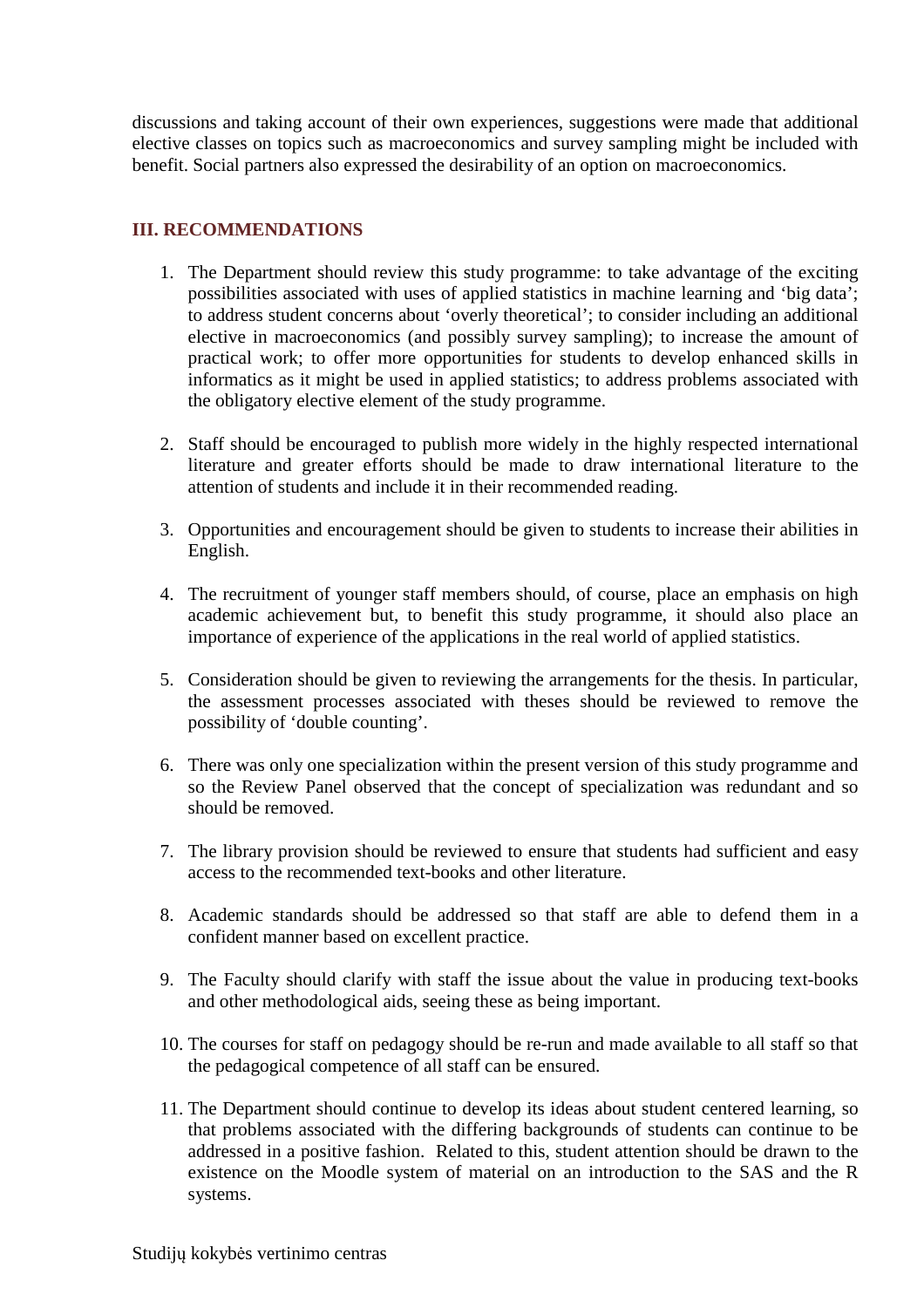12. The Review Panel would recommend that the Department take advantage of the opportunities of taking full account of the views of alumni and social partners.

#### **IV. EXAMPLES OF EXCELLENCE (GOOD PRACTICE)\***

#### **V. SUMMARY**

This Master study programme on Applied Statistics is administered by the Department of Mathematical Statistics in the Faculty of Fundamental Sciences. The study programme had been previously evaluated in 2007.

The primary focus of the study programme was essentially as an advanced professional Master to prepare students for the labour market. Graduates were seen by social partners to be in great demand within Lithuania and there were great opportunities for them further afield. The main application areas that had been selected for demonstrating the utility of applied statistics within the study programme were finance and economics.

During their visit the Review Panel sought to draw the attention of the Department to the wider and very exciting developments involving the applications of applied statistics and encouraged the Department to inform students of these. There were applications involving 'big data' and machine intelligence and a recommendation would be to consider new electives in such areas for the students.

Students voiced very positive comments about the staff seeing them as approachable and supportive, and taking time and trouble to explain. A small number of the lecturers were seen as delivering material that was very theoretical with little obvious applications in the eyes of the students but overall they were very happy with their study programme. The topics of the final thesis did not always involve finance or economics, and the associated assessment processes would benefit from slight adjustment to avoid an aspect of 'double counting'.

The Review Panel gained a very positive view about the study programme and its delivery and saw great potential if the curriculum was suitably reviewed to take advantage of the exciting possibilities and the marketing of the study programme reflected these changes. The recommendations of the Review Panel were constructed to assist with this.

*<sup>\*</sup> if there are any to be shared as a good practice*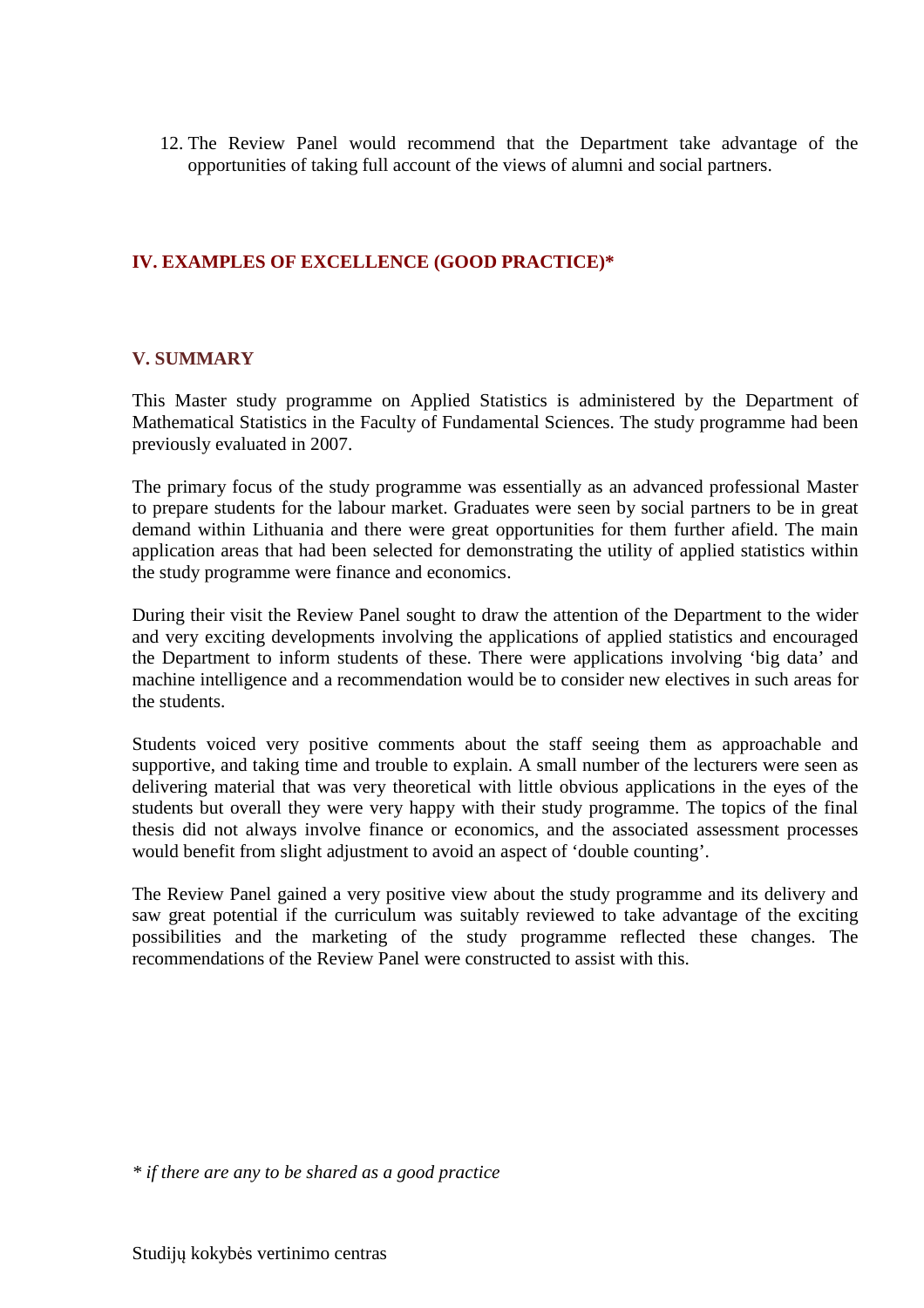# **VI. GENERAL ASSESSMENT**

The study programme *Applied Statistics* (state code – 621G31001) at Vilnius Gediminas Technical University is given **positive** evaluation.

| No. | <b>Evaluation Area</b>                             | <b>Evaluation of</b><br>an area in<br>points* |
|-----|----------------------------------------------------|-----------------------------------------------|
| 1.  | Programme aims and learning outcomes               |                                               |
| 2.  | Curriculum design                                  |                                               |
| 3.  | Teaching staff                                     |                                               |
| 4.  | Facilities and learning resources                  | 3                                             |
| 5.  | Study process and students' performance assessment | 3                                             |
| 6.  | Programme management                               |                                               |
|     | <b>Total:</b>                                      | 18                                            |

*Study programme assessment in points by evaluation areas*.

\*1 (unsatisfactory) - there are essential shortcomings that must be eliminated;

2 (satisfactory) - meets the established minimum requirements, needs improvement;

3 (good) - the field develops systematically, has distinctive features;

4 (very good) - the field is exceptionally good.

| Grupės vadovas:<br>Team leader: | Prof. Dr. Andrew McGettrick  |
|---------------------------------|------------------------------|
| Grupės nariai:<br>Team members: | Prof. Dr. Jose Maria Sarabia |
|                                 | Prof. Dr. Manuel Samuelides  |
|                                 | Doc. Dr. Vytautas Janilionis |
|                                 | Benas Gabrielis Urbonavičius |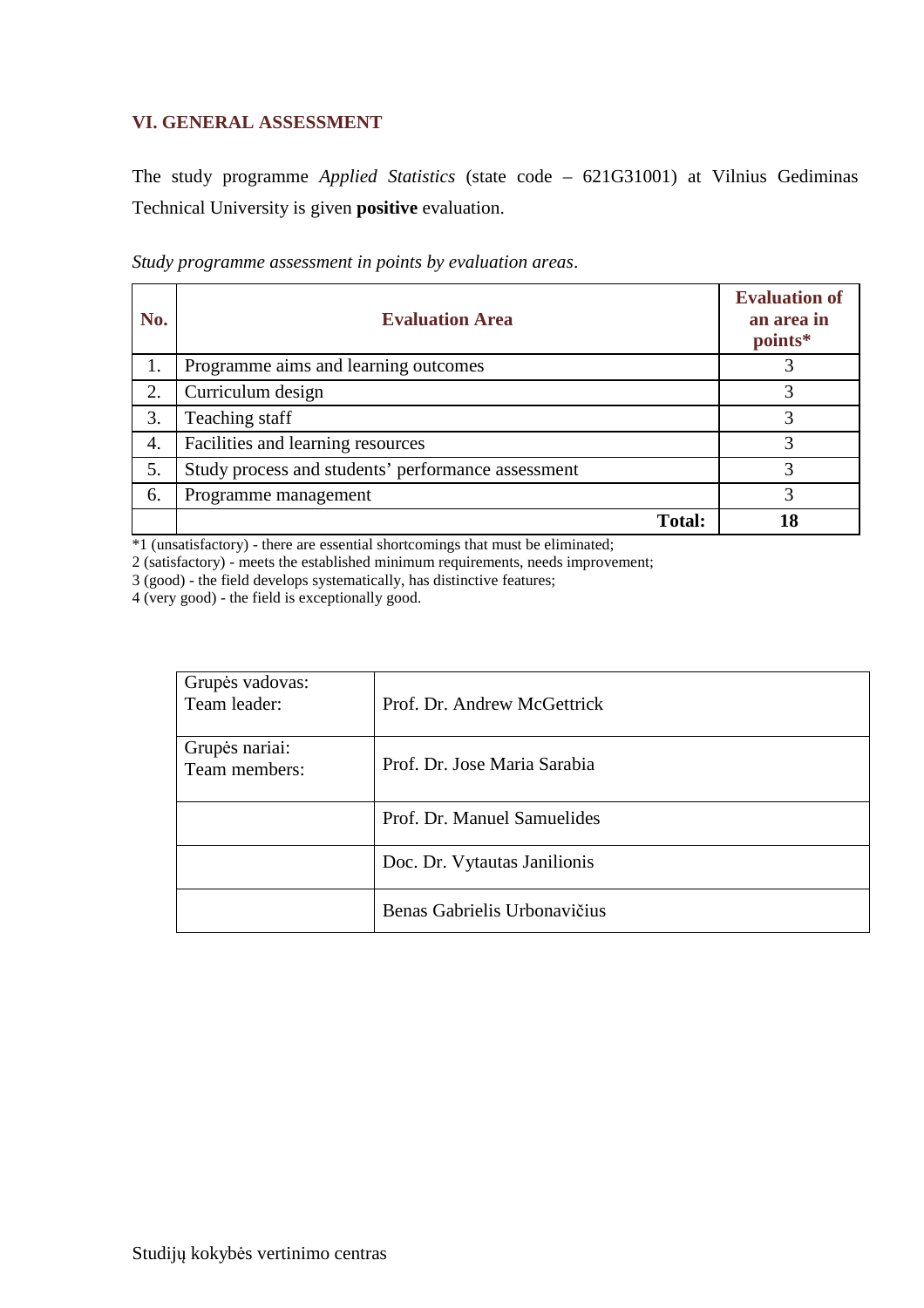# **VILNIAUS GEDIMINO TECHNIKOS UNIVERSITETO ANTROSIOS PAKOPOS STUDIJŲ PROGRAMOS** *TAIKOMOJI STATISTIKA* **(VALSTYBINIS KODAS – 621G31001) 2015-01-08 EKSPERTINIO VERTINIMO IŠVADŲ NR. SV4-4 IŠRAŠAS**

<...>

# **V. APIBENDRINAMASIS ĮVERTINIMAS**

Vilniaus Gedimino technikos universiteto studijų programa *Taikomoji statistika* (valstybinis kodas – 621G31001) vertinama **teigiamai**.

| Eil. | <b>Vertinimo sritis</b>                          | <b>Srities</b>      |
|------|--------------------------------------------------|---------------------|
| Nr.  |                                                  | <i>ivertinimas,</i> |
|      |                                                  | balais*             |
| 1.   | Programos tikslai ir numatomi studijų rezultatai | 3                   |
| 2.   | Programos sandara                                | 3                   |
| 3.   | Personalas                                       | 3                   |
| 4.   | Materialieji ištekliai                           | 3                   |
| 5.   | Studijų eiga ir jos vertinimas                   | 3                   |
| 6.   | Programos vadyba                                 | 3                   |
|      | Iš viso:                                         | 18                  |

\* 1 - Nepatenkinamai (yra esminių trūkumų, kuriuos būtina pašalinti)

2 - Patenkinamai (tenkina minimalius reikalavimus, reikia tobulinti)

3 - Gerai (sistemiškai plėtojama sritis, turi savitų bruožų)

4 - Labai gerai (sritis yra išskirtinė)

#### **<...>**

#### **IV. SANTRAUKA**

Magistrantūros studijų programą *Taikomoji statistika* vykdo Fundamentinių mokslų fakulteto Matematinės statistikos katedra. Studijų programa prieš tai vertinta 2007 m.

Pagrindinis studijų programos tikslas – rengti aukštos kvalifikacijos magistro laipsnį turinčius studentus darbo rinkai. Socialiniai partneriai mano, kad tokių absolventų paklausa Lietuvoje yra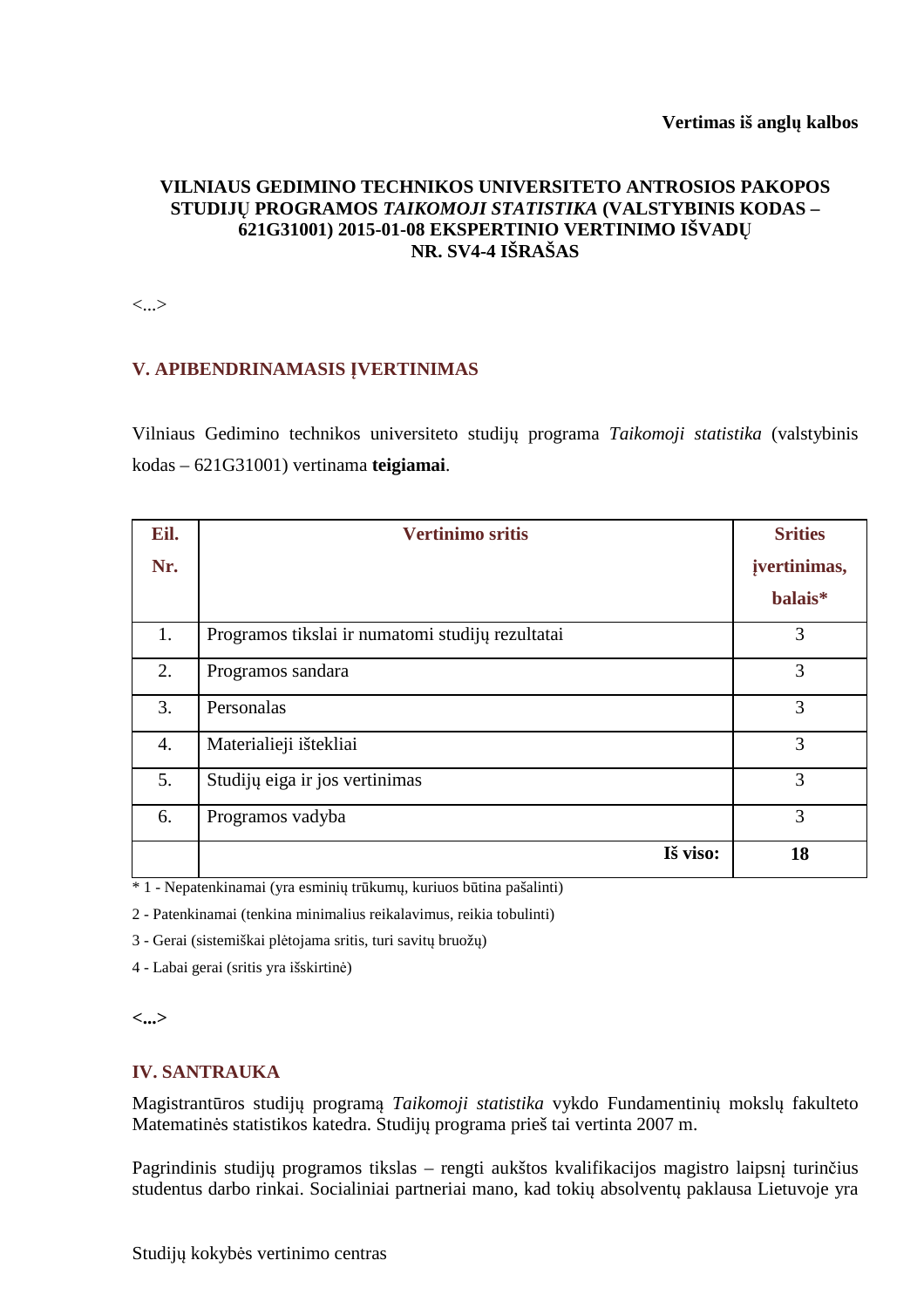didelė, absolventai taip pat turi puikių galimybių išvykti ir į kitas šalis. Finansai ir ekonomika buvo parinktos kaip pagrindinės taikomosios šios studijų programos sritys, demonstruojančios taikomosios statistikos naudą.

Vizito į universitetą metu vertinimo grupė siekė atkreipti Katedros dėmesį į platesnes ir įdomesnes sritis, kur būtų naudojama taikomoji statistika, ir skatino Katedrą apie tai informuoti studentus. Taikomoji statistika taikoma didelės apimties duomenims tvarkyti ir sistemos mokyme, todėl siūloma apsvarstyti naujus pasirenkamuosius dalykus ir juos pasiūti studentams.

Studentai labai gerai atsiliepė apie dėstytojus, kurie yra draugiški ir paslaugūs, skiria laiko ir padeda spręsti problemas. Studentai nurodė, kad keli dėstytojai pateikia labai daug teorijos ir mažai akivaizdaus pritaikymo praktikoje, tačiau apskritai jie buvo labai patenkinti studijų programa. Baigiamojo darbo temos buvo ne visada iš finansų ar ekonomikos sričių. Baigiamųjų darbų vertinimo procesą būtų galima šiek tiek pakoreguoti ir patobulinti, siekiant išvengti dvigubo balų skaičiavimo už tuos pačius dalykus.

Vertinimo grupė susidarė labai gerą įspūdį apie studijų programą ir jos vykdymą bei mato didelį jos potencialą, jei studijų turinys būtų iš naujo tinkamai apsvarstytas pasinaudojant egzistuojančiomis galimybėmis, ir jei programos rinkodara atspindėtų šiuos pokyčius. Vertinimo grupė parengė rekomendacijas, kurios turėtų padėti tai įgyvendinti.

#### **<…>**

# **III. REKOMENDACIJOS**

- 1. Katedra turėtų iš naujo apsvarstyti šią studijų programą: pasinaudoti puikiomis galimybėmis, siejamomis su taikomosios statistikos naudojimu mašininiam mokymui ir didelės apimties duomenims tvarkyti, studentų susirūpinimu dėl pernelyg teorinio pobūdžio studijų, apsvarstyti galimybę papildomai įtraukti pasirenkamąjį pobūdžio studijų, apsvarstyti galimybę papildomai įtraukti pasirenkamąjį makroekonomikos dalyką (ir galbūt imčių tyrimų), padidinti praktinio darbo apimtį, studentams pasiūlyti daugiau galimybių tobulinti įgūdžius informatikoje, nes jų gali prireikti taikomojoje statistikoje, spręsti problemas, susijusias su studijų programos privalomais ir pasirenkamaisiais dalykais.
- 2. Skatinti personalą plačiau skelbtis pripažintuose tarptautiniuose leidiniuose ir stengtis atkreipti studentų dėmesį į tarptautinę literatūrą ir ją įtraukti į rekomenduojamą literatūrą.
- 3. Skatinti studentus ir suteikti jiems galimybių gerinti anglų kalbos įgūdžius.
- 4. Priimant į darbą jaunesnius dėstytojus, be kita ko, reikia atkreipti dėmesį į aukštus jų akademinius pasiekimus, tačiau, siekiant užtikrinti studijų programos naudingumą, taip pat įvertinti ir jų patirtį pritaikant taikomąją statistiką realiame gyvenime.
- 5. Atkreipti dėmesį į baigiamųjų darbų rengimo peržiūrą. Kalbant konkrečiau, būtina apsvarstyti baigiamųjų darbų vertinimo procesą ir pašalinti dvigubą vertinimą, kai balai skiriami už tuos pačius pasikartojančius dalykus.